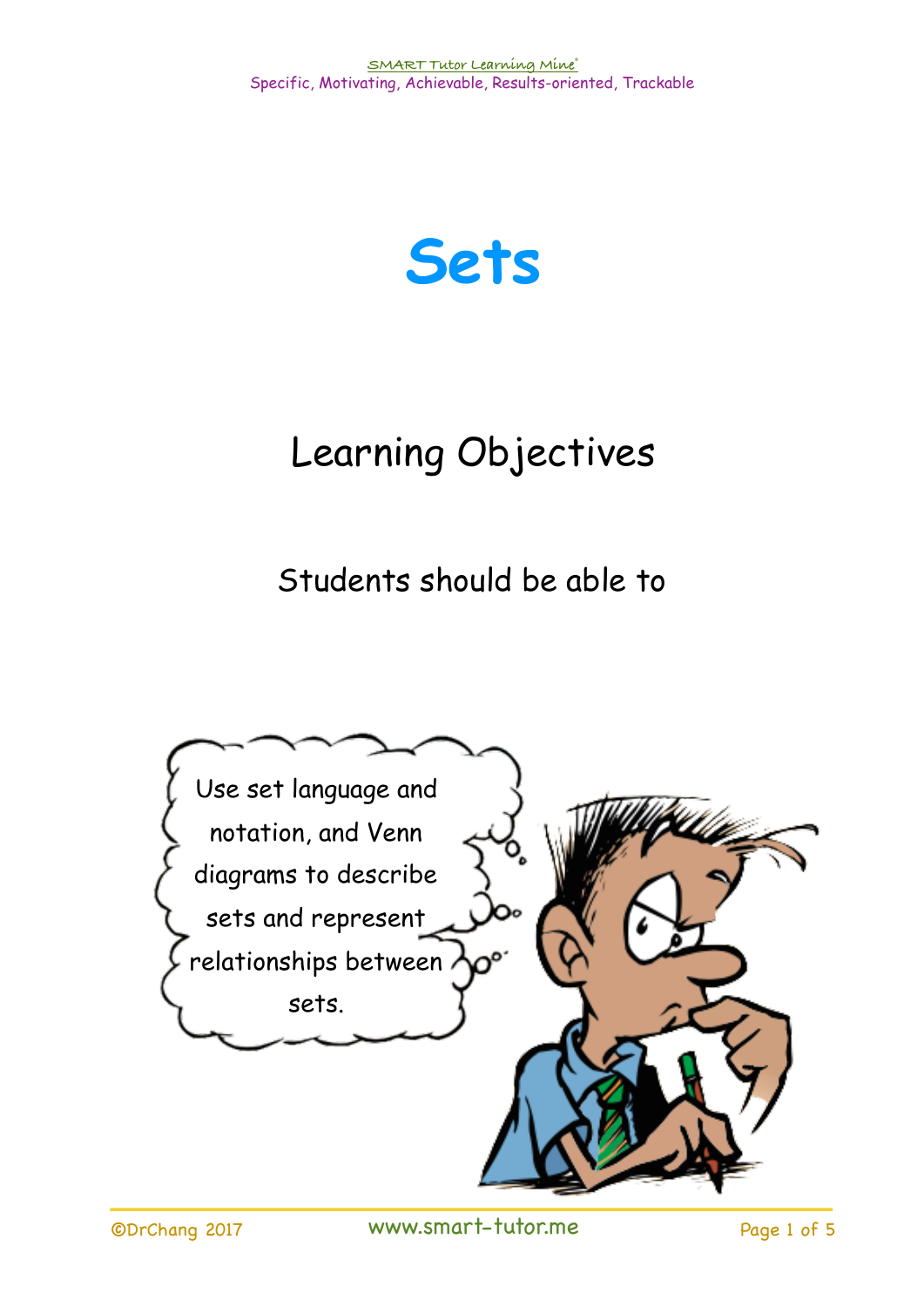## **SMART Tutor Learning Mine®**  Specific, Motivating, Achievable, Results-oriented, Trackable

| Nos            | <b>Questions</b><br>Reference                                                                                                                                                                                                                                                                                                                                                                                                                                                                                                                                                                                                                                                          |
|----------------|----------------------------------------------------------------------------------------------------------------------------------------------------------------------------------------------------------------------------------------------------------------------------------------------------------------------------------------------------------------------------------------------------------------------------------------------------------------------------------------------------------------------------------------------------------------------------------------------------------------------------------------------------------------------------------------|
| $\mathbf{1}$   | (a) Sets $\xi$ , A and B are such that                                                                                                                                                                                                                                                                                                                                                                                                                                                                                                                                                                                                                                                 |
|                | $n(\xi)$ = 26, $n(A \cap B')$ = 7, $n(A \cap B)$ = 3 and $n(B)$ = 15.                                                                                                                                                                                                                                                                                                                                                                                                                                                                                                                                                                                                                  |
|                | Using a Venn diagram, or otherwise, find                                                                                                                                                                                                                                                                                                                                                                                                                                                                                                                                                                                                                                               |
|                | $(i)$ n(A),<br>$[1]$                                                                                                                                                                                                                                                                                                                                                                                                                                                                                                                                                                                                                                                                   |
|                | (ii) $n(A \cup B)$ ,<br>$[1]$                                                                                                                                                                                                                                                                                                                                                                                                                                                                                                                                                                                                                                                          |
|                | $(iii) n(A \cup B)'$ .<br>$[1]$<br>(b) It is given that $\xi = \{x: 0 \times x \times 30\}$ , P = {multiples of 5}, Q = {multiples                                                                                                                                                                                                                                                                                                                                                                                                                                                                                                                                                     |
|                | of 6} and R = {multiples of 2}. Use set notation to complete the<br>following statements.                                                                                                                                                                                                                                                                                                                                                                                                                                                                                                                                                                                              |
|                | $(i)$ Q  R,<br>$[1]$                                                                                                                                                                                                                                                                                                                                                                                                                                                                                                                                                                                                                                                                   |
|                | (ii) $P + Q =$<br>$[1]$                                                                                                                                                                                                                                                                                                                                                                                                                                                                                                                                                                                                                                                                |
|                | Q1/0606/11/O/N/16 Q1/0606/12/O/N/16                                                                                                                                                                                                                                                                                                                                                                                                                                                                                                                                                                                                                                                    |
|                | (a)<br>Β<br>12                                                                                                                                                                                                                                                                                                                                                                                                                                                                                                                                                                                                                                                                         |
| $\overline{c}$ | (i) $n(A) = 10$<br>(ii) $n(A \cup B) = 22$<br>$(iii) n(A \cup B)' = 4$<br>(b) $\xi = \{x: 0 \times x \times 30\}$ , P = {5, 10, 15, 20, 25}, Q = {6, 12, 18, 24} and R = {2, 4, 6, 8, 10, 12,<br>14, 16, 18, 20, 22, 24, 26, 28}<br>(i) $Q \subseteq R$<br>(ii) $P \cap Q = \{\}$<br>(a) The universal set $\xi$ is the set of real numbers and sets $X$ , $Y$ and $Z$ are<br>such that<br>$\pi$ X <sub>2</sub> = {integer multiples of 5},<br>$Y = \{integer \text{ multiples of } 10\},\$<br>$Z = \{r, 2, e\}.$<br>Use set notation to complete the two statements below.<br>$Y$ $X$<br>$Y \cap Z =$<br>$[2]$<br>(b) On each of the Venn diagrams below, shade the region indicated. |
|                | В                                                                                                                                                                                                                                                                                                                                                                                                                                                                                                                                                                                                                                                                                      |
|                | $(A' \cap B) \cup C$<br>$A' \cap (B \cup C)$<br>[2]<br>Q1/0606/12/M/J/16                                                                                                                                                                                                                                                                                                                                                                                                                                                                                                                                                                                                               |
|                |                                                                                                                                                                                                                                                                                                                                                                                                                                                                                                                                                                                                                                                                                        |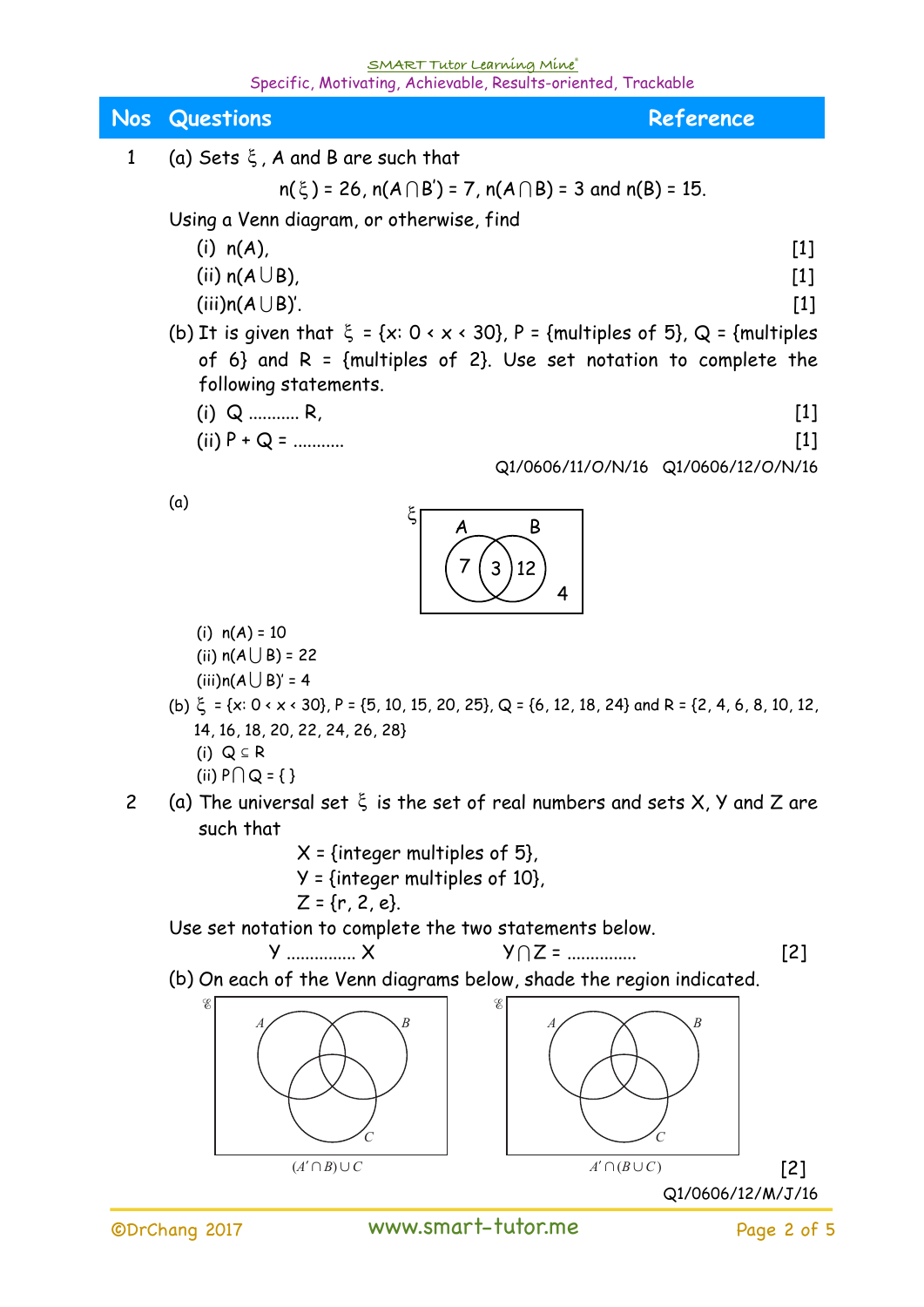## **SMART Tutor Learning Mine®**  <u>SMART Tutor Cearning Mine و Shecific, Motivating, Achievable, Results-oriented, Trackable</u>



3 It is given that  $\xi = {x : 1 \le x \le 12}$ , where x is an integer} and that sets A, B, C and D are such that

 $A = \{$ multiples of 3 $\}$ ,  $B = \{prime$ , numbers $\}$ ,  $C = \{odd$  integers $\}$ , D = {even integers}. Write down the following sets in terms of their elements. (i)  $A \cap B$  [1] (ii)  $A \cup C$  [1] (iii)  $A' \cap C$  [1]  $(iv)(D \cup B)'$  [1] (v) Write down a set E such that  $E \subset D$ . [1] Q6/0606/11/O/N/15 Q6/0606/12/O/N/15

 $\xi = \{1, 2, 3, 4, 5, 6, 7, 8, 9, 10, 11, 12\}$  $A = \{3, 6, 9, 12\}$  $B = \{2, 3, 5, 7, 11\}$  $C = \{1, 3, 5, 7, 9, 11\}$  $D = \{2, 4, 6, 8, 10, 12\}$ (i)  $A \cap B = \{3\}$ (ii)  $A \cup C = \{1, 3, 5, 6, 7, 9, 11, 12\}$  $(iii)$  A' $\cap$  C = {1, 5, 7, 11}  $(iv)(D \cup B) = \{2, 3, 4, 5, 6, 7, 8, 10, 11, 12\}, (D \cup B)' = \{1, 9\}$ (i)  $E = \{2, 4, 6\}$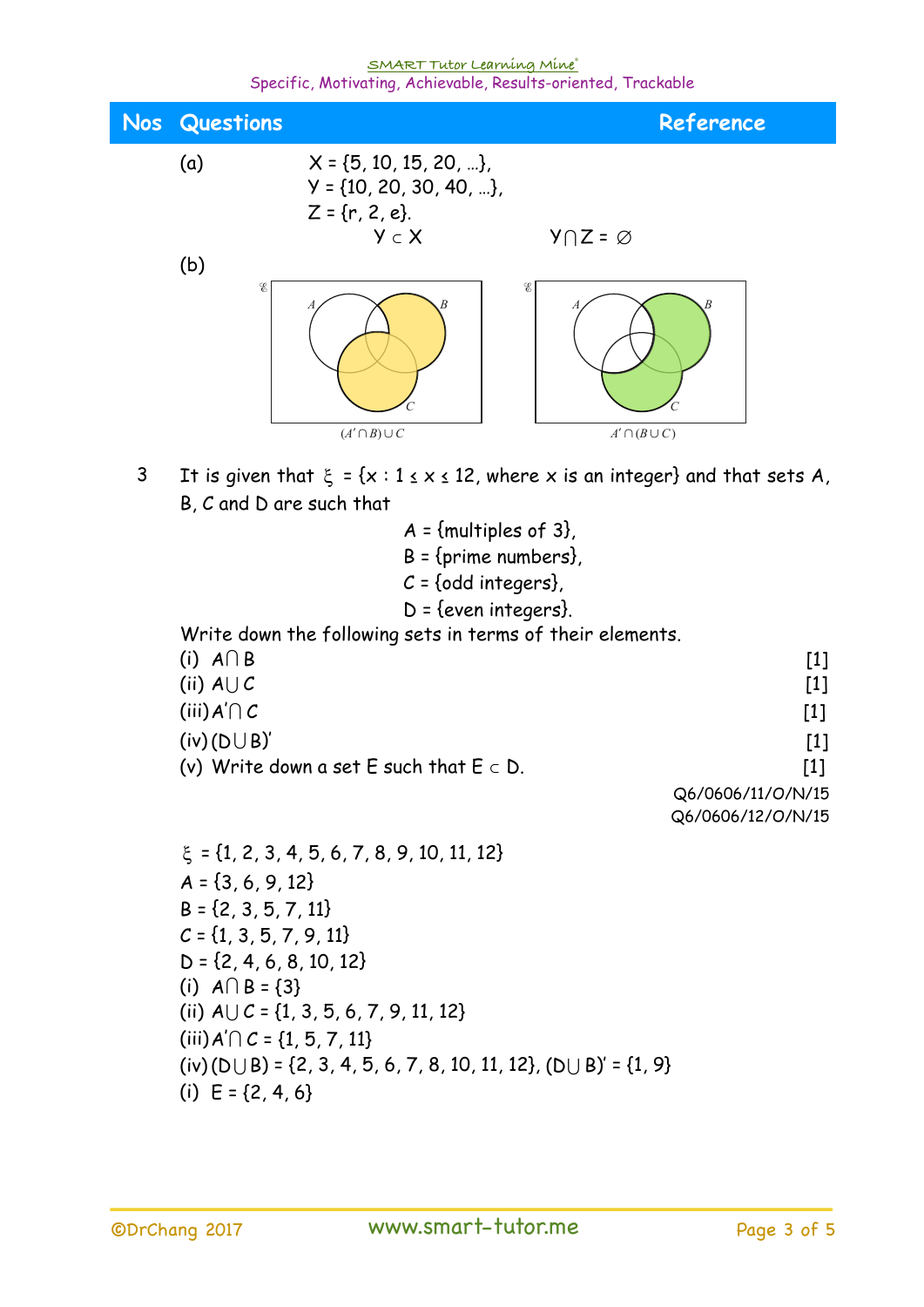| <b>Nos</b>     | Questions<br>Reference                                                                                                                                                                                                                                 |  |  |
|----------------|--------------------------------------------------------------------------------------------------------------------------------------------------------------------------------------------------------------------------------------------------------|--|--|
| $\overline{4}$ | On the Venn diagrams below, shade the regions indicated.                                                                                                                                                                                               |  |  |
|                | (i)<br>E                                                                                                                                                                                                                                               |  |  |
|                | $A \cap (B \cup C)$<br>$[1]$                                                                                                                                                                                                                           |  |  |
|                | (ii)<br>E                                                                                                                                                                                                                                              |  |  |
|                | $A \cup (B \cap C)$<br>$[1]$<br>(iii)                                                                                                                                                                                                                  |  |  |
|                | E                                                                                                                                                                                                                                                      |  |  |
|                | $(A \cup B)' \cap C$<br>$[1]$                                                                                                                                                                                                                          |  |  |
| 5              | Q1/0606/13/O/N/15<br>The universal set $\xi$ is the set of real numbers. Sets A, B and C are such<br>that                                                                                                                                              |  |  |
|                | $A = \{x: x^2 + 5x + 6 = 0\}$<br>B = {x:(x - 3)(x + 2)(x + 1) = 0},<br>$C = \{x: x^2 + x + 3 = 0\}.$                                                                                                                                                   |  |  |
|                | (i) State the value of each of $n(A)$ , $n(B)$ and $n(C)$ .<br>[3]<br>(ii) List the elements in the set $A \cup B$ .<br>$[1]$<br>(iii)List the elements in the set $A \cap B$ .<br>$[1]$<br>(iv) Describe the set $C'$ .<br>$[1]$<br>Q3/0606/13/O/N/14 |  |  |
|                | (i) $n(A) = 2$ as $A = \{-2, -3\}$ , $n(B) = 3$ as $B = \{3, -2, -1\}$ , $n(C) = 0$<br>(ii) $A \cup B = \{-1, -2, -2, 3\}$                                                                                                                             |  |  |